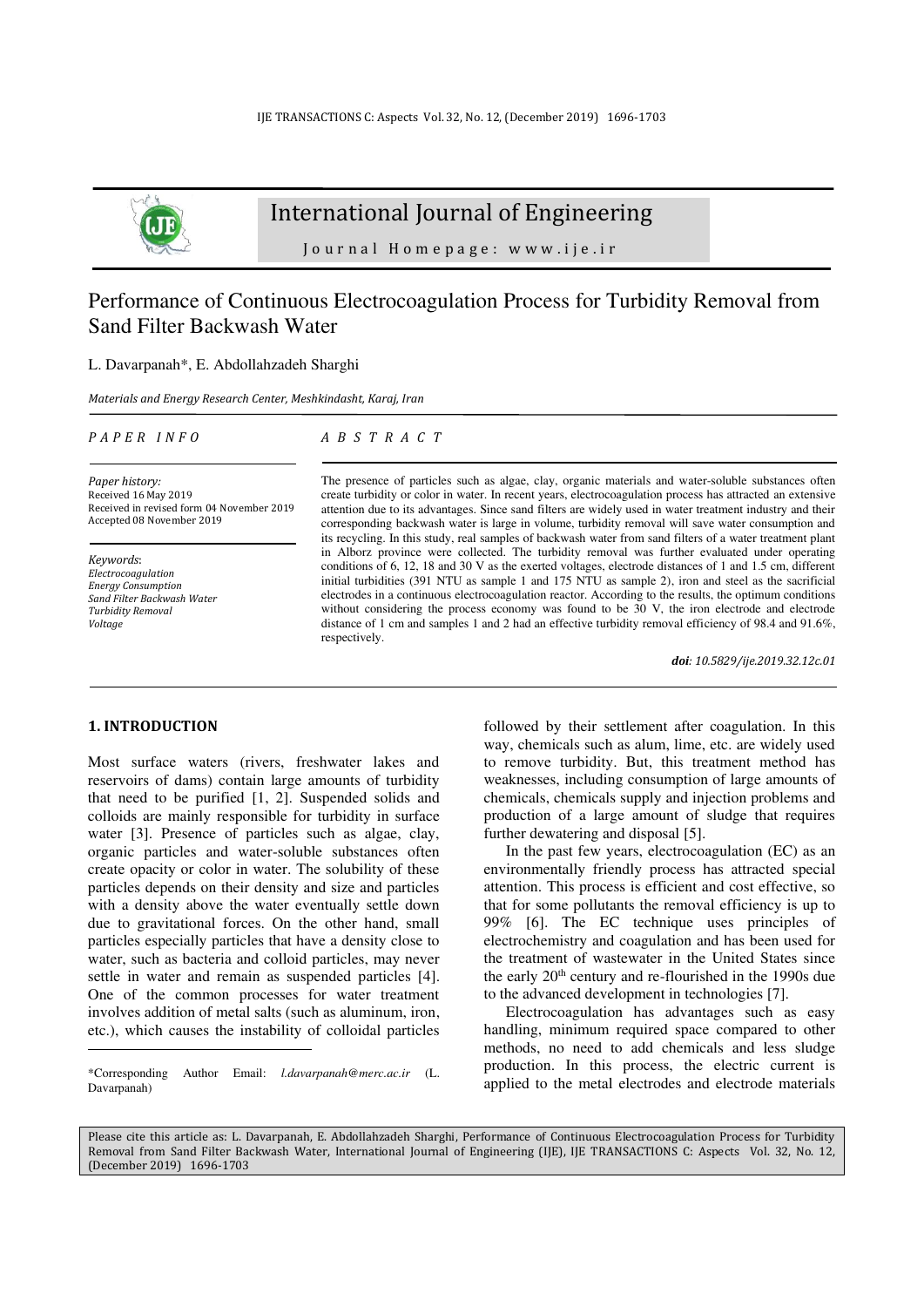are often aluminum or iron, because these two metals are more affordable and available [8]. This process consists of three steps: 1) electro-oxidation of the anode and formation of coagulant materials, 2) neutralization of the surface charge, suspending and breaking the particles and 3) aggregating the formed species in the form of clot [9]. If the iron metal is selected as the electrode, the following electrochemical mechanisms occur in the electrocoagulation process (Equations (1) to (3)) [10]:

In anode:

$$
Fe_{(S)} \to Fe_{(aq)}^{2+} + 2e^+ \tag{1}
$$

$$
4. \, \text{Fe}^{2+} + 0_2 + 4. \, \text{H}^+ \rightarrow 4. \, \text{Fe}^{3+} + 2. \, \text{H}_2\text{O} \tag{2}
$$

In cathode:  $\sim$   $\sim$ 

$$
2. H^{+} + 2. e^{-} \rightarrow H_{2(g)}
$$
 (3)

In a study conducted by Rahmani [4], the efficacies of turbidity removal from model water by means of three sacrificial electrodes i.e., iron, aluminum and steel were found to be 93, 91 and  $51\%$  at 20 V in 20 minutes, respectively. In another study by Isanloo et al. [6] a turbidity removal of 97.6% from a synthetic sample in batch mode electrocoagulation was reported using aluminum electrode in pH=7, 50 V in 30 minutes. Also, in a study by Derayat et al. [11], electrocoagulation decreased turbidity of surface water (Suleiman-Shahsonghur Dam, Kermanshah) from 0.6 to 0.15 NTU. Adapureddy and Goel [12] found that increase in initial pollutant concentrations resulted in a decrease in turbidity removal efficiency from 98% at 100 NTU to 78% at 500 NTU in batch electrocoagulation of synthetic drinking water. On the other hand, electrocoagulation has been found as a promising technique in feed water of reverse osmosis plant with an efficiency of 98% [13]. In the present work, electrocoagulation was tested as an alternative method for turbidity removal from backwash water of sand filters of one of water treatment plants in Alborz province (Iran) and effect of different parameters such as applied voltage, inter-electrode distance and electrode material was studied in detail. Performance of EC process and the operating cost for the removal of turbidity was calculated and well presented.

## **2. MATERIALS AND METHODS**

The backwash water samples were collected from one of the water treatment plants of Alborz province (Iran). Since the water samples entering the treatment plant have variable turbidities in different seasons of the year, so the turbidity of the backwash water changes as well.

The characteristics of the two backwash water samples employed in the present work are presented in Table 1.

A continuous electrocoagulation reactor made with Plexiglass as illustrated in Figure 1 was operated with 1 L working volume. The electrodes were connected to an external DC power supply (MASTECH HY36010MR, China) providing 0 to 30 V. In this system, stainless steel and iron electrodes with dimensions of 5.9×12 cm and thickness on 1 mm were used. The residence time in each of the experiments was also fixed at 10 min. The influent was fed to the reactor by an AnTech peristaltic pump (Turkey) from the bottom of the reactor. To measure the turbidity of the effluents, an AL450T-IR AQUALYTIC turbidity meter (Germany) was used. A HACH digital multi-parameter (HQ40D model) was also applied to measure pH, electrical conductivity (EC) and total dissolved solids (TDS) of the samples.

As shown in Table 2, the effect of different operating parameters such as the inter-electrode distance, electrical potential, the electrode material and the initial turbidity, as well as the effect of secondary mixing after the electrocoagulation process were investigated. The mixing process was carried out by the jar device at 50 rpm for 30 min. Electrodes were also arranged in monopolar. After start-up of the EC reactor and applying the desired residence time (i.e., 10 min) as well as other operating parameters (details of the operational parameters are shown in Table 2), the

**TABLE 1.** Characteristics of sand filter backwash waters used in this work

| <b>Parameter</b> | Unit             | Sample 1 | Sample 2 |
|------------------|------------------|----------|----------|
| pH               | ---              | 7.7      | 7.3      |
| <b>TDS</b>       | mg/L             | 146.2    | 178.6    |
| EC               | $\mu$ S/cm       | 340      | 282      |
| Turbidity        | NTU <sup>*</sup> | 391      | 175      |

Nephelometric Turbidity Unit\*



**Figure 1.** Schematic of the laboratory scale EC setup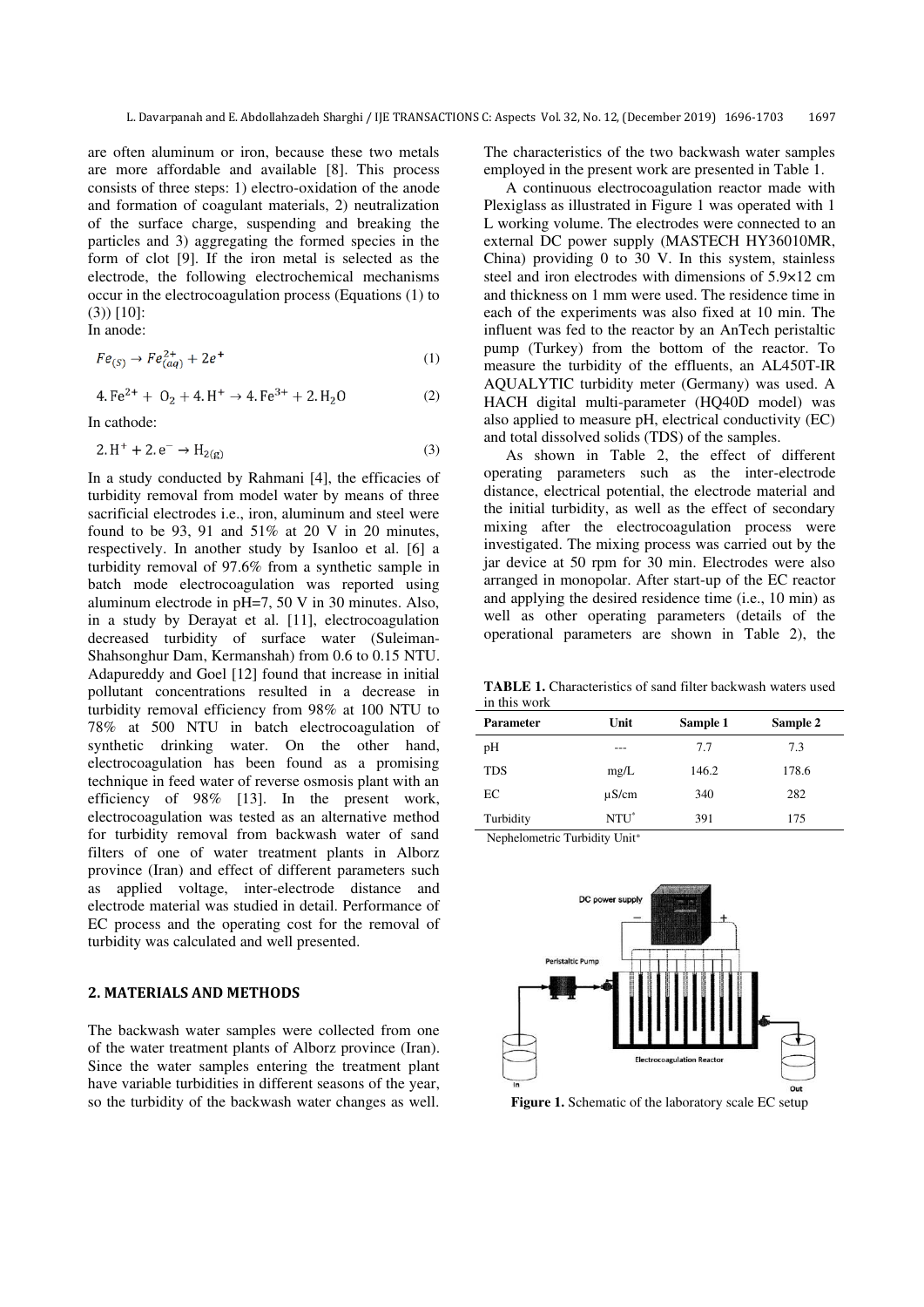effluents were sampled and physical properties such as pH, EC, TDS and turbidity were measured after a settling time of 2 h. Additionally, to investigate the effect of secondary mixing on effluent characteristics, the blended samples were also subjected to settlement for 2 h and then their physical properties were measured. It should be noted that in all graphs, symbols 1 and 2 represent the samples with initial turbidities of 391 and 175NTU, respectively.

## **3. RESULTS AND DISCUSSION**

**3. 1. Effect of Applied Voltage** Operating voltage and electric current are critical parameters in electrocoagulation process. In order to study the effect of voltage on turbidity removal efficiency, experiments were performed at 5 different voltages: 6, 12, 18 and 30 V (current densities of 8.5, 15.7, 22.8 and 37.1  $A/m^2$ , respectively), and the results are presented in Figure 2. By increasing the applied voltage from 6 to 30 V, the output turbidity decreased and its removal efficiency increased for both samples. It is well-known that when voltage increases, the electrical current increases and according to Faraday's law (Equation 4 where m is dissolved metal mass (g), I, electric current (A), t, electrolysis time (s), M, molar mass, F, Faraday constant (96,485 C/mol), and n, metal valence), the amount of anode dissolution depends on the amount of electricity passing through the anode and the solution which further affects the efficiency of the coagulation process [14, 15].

Adapureddy and Goel [10] reported the same finding where by increasing the voltage from 5 to 25 V, the turbidity removal percentage increased from 37.7 to 99%. According to studies by Aziz and Joshi [16], application of higher voltage was not as effective as lower values for longer time spans. In another study by Seid-Mohammadi et al. [17], increasing applied voltages from 10 to 30 V, speed and efficiency of removal process increased, while reaction time decreased for both Al and Fe electrodes tested. In the present work, the increased turbidity removal (4.8 and

**TABLE 2.** Different experimental conditions for turbidity removal used in the present work

| Parameter                        | Value                             |  |  |
|----------------------------------|-----------------------------------|--|--|
| Initial turbidity (NTU)          | 391 (sample 1) and 175 (sample 2) |  |  |
| Electrode material               | Fe and stainless steel            |  |  |
| Inter-electrode distance<br>(cm) | 1 and 1.5                         |  |  |
| Voltage (V)                      | 6, 12, 18 and 30                  |  |  |

7.6% for samples 1 and 2, respectively) by increasing voltage from 6 to 30, could be due to increased coagulant dose and bubble generation rate [18]. The optimum operating current density as the key operational parameter may be the most efficient mode of separation and turbidity removal efficiency of more than  $85\%$  in the lowest applied voltage (i.e., 6 V) is indicative of running electrocoagulation process at the lowest current density which subsequently provides an economic treatment process.

The system under study is an electrocoagulation treatment unit in which in-situ coagulants are formed by applying electric current. According to the study by Panikulam et al. [7] in which electrocoagulation using an oscillating anode for turbidity removal was performed, the coulombic efficiency of the anodic dissolution was calculated by ICP analysis for a range of operating conditions and using Faraday's law (Equation 4). In that study, the current efficiency of around 100% was reported corresponding to the formation of  $Fe<sup>3+</sup>$  ions (in the presence of chloride). In the present study, atomic absorption analysis was performed on treated water (after secondary mixing and sedimentation) to infer the retained metal ion and ensuring that drinking water standards are met (the maximum allowable iron concentration in drinking water is 0.3 mg/L according to EPA drinking water regulations) and the results showed that less than 0.7 mg/L of  $Fe<sup>3+</sup>$  ion was remained at the highest applied current density (i.e.,  $37.1 \text{ A/m}^2$ ) and coagulants dissolution from anode reacting with contaminants was completed. These results could confirm that high coulombic efficiency was achieved at all current densities applied and no visual color was detected in the treated water while, excess iron concentration could be easily removed using supplementary methods such as aeration-filtration.

$$
m = \frac{l \cdot t \cdot M}{n \cdot F} \tag{4}
$$

**3. 2. Effect of Inter-Electrode** The setup of electrode assembly is an important parameter for required inter-electrode distance (required surface area). Variation of turbidity removal efficiency with interelectrode distance for both samples is shown in Figure 3. In constant electrical potential, the turbidity removal percentage decreased by increasing inter-electrode distance from 1 to 1.5 cm. The space between the electrodes has a direct influence on the ohmic loss (IR resistance) that is minimized by decreasing the distance between anode and cathode. Lower removal efficiencies of the pollutants from water can be achieved when short distances between the electrodes are used because the flocs formation and their precipitation is hindered,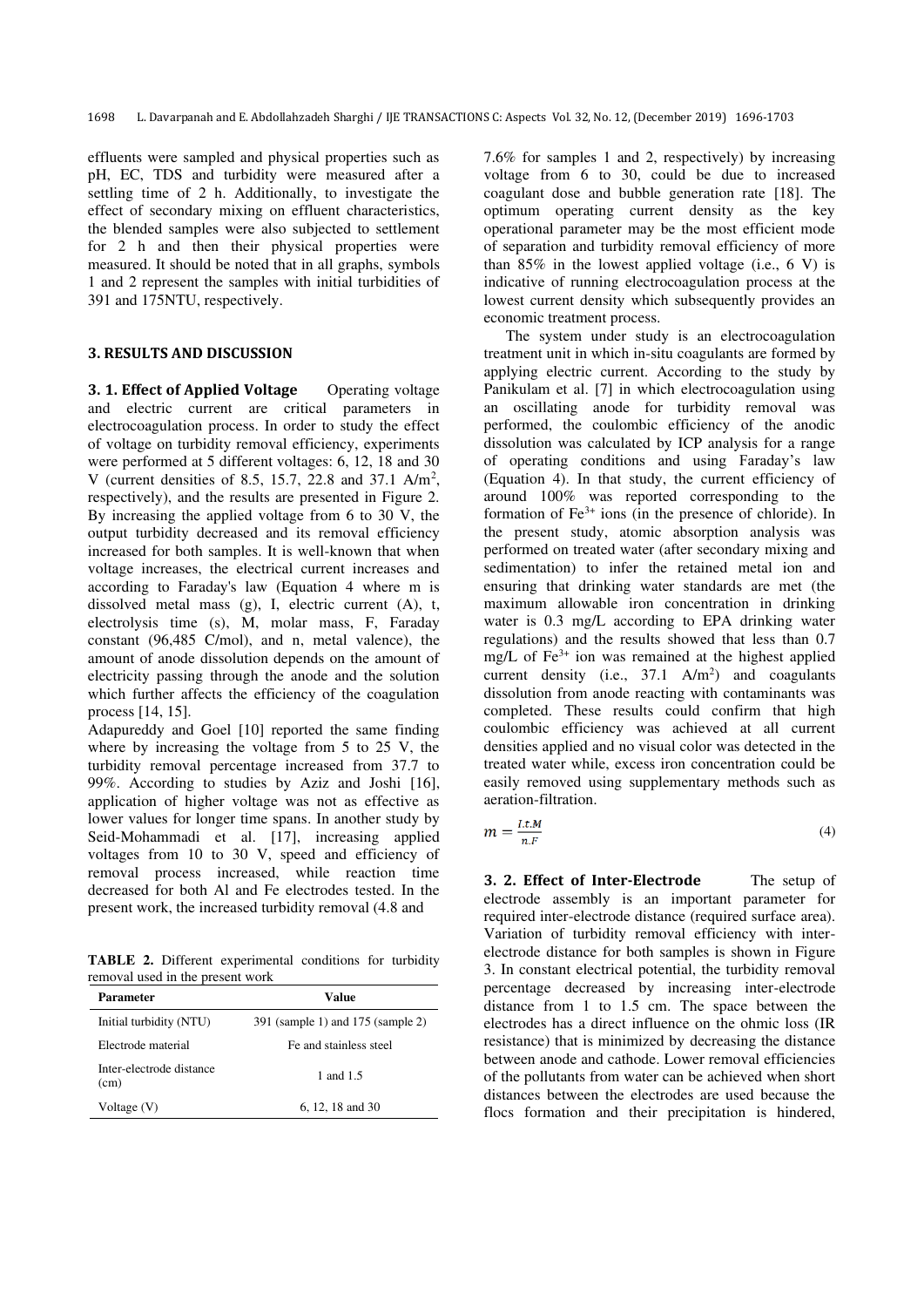avoiding the formation of aggregates. In contrast, an excessive distance between electrodes decreases the formation of flocs and adsorption of contaminants would be low [19, 20]. Ohmic potential drop as a result of solution resistance increases by increasing the distance of the electrodes and here in the present study, no significant potential or current drop was observed which confirms no inhibition for anodic oxidation [21].

In a study conducted by Xu and Zhu [22], the increase in inter-electrode distance from 5 to 25 mm reduced the efficiency of the electrocoagulation system. In another study on the treatment of dairy wastewater, turbidity was removed up to by 95% employing interelectrode distance of 1 cm [23].

## **3. 3. Effect of Cathode-Anode Electrode Material**

Since the electrode of electrochemical cells is considered as the heart of the reactor, therefore choosing the right material is very important. The turbidity removal with respect to electrode type (i.e., cathode-anode material) was further evaluated and Figure 4a shows the effect of using iron and steel as anode electrodes (the cathode-anode material is the same) while in Figure 4b, the effect of the iron and steel as cathode electrode is presented with using Fe as the anode electrode.



**Figure 2.** Effect of applied voltage on output turbidity (a) and turbidity removal (b) for Fe electrode and inter electrode distance of 1 cm: samples 1 and 2 represent turbidities of 391 and 175 NTU, respectively



**Figure 3.** Effect of inter-electrode distance on turbidity removal for sample 1 (a) and sample 2 (b) for Fe electrode and different applied voltages: samples 1 and 2 represent turbidities of 391 and 175 NTU, respectively



**Figure 4.** Turbidity removal for Fe-Fe and SS-SS electrodes (different anode electrode material) (a) and Fe-Fe and SS-Fe electrodes (constant anode material) (b) for sample 2 at different inter-electrode distances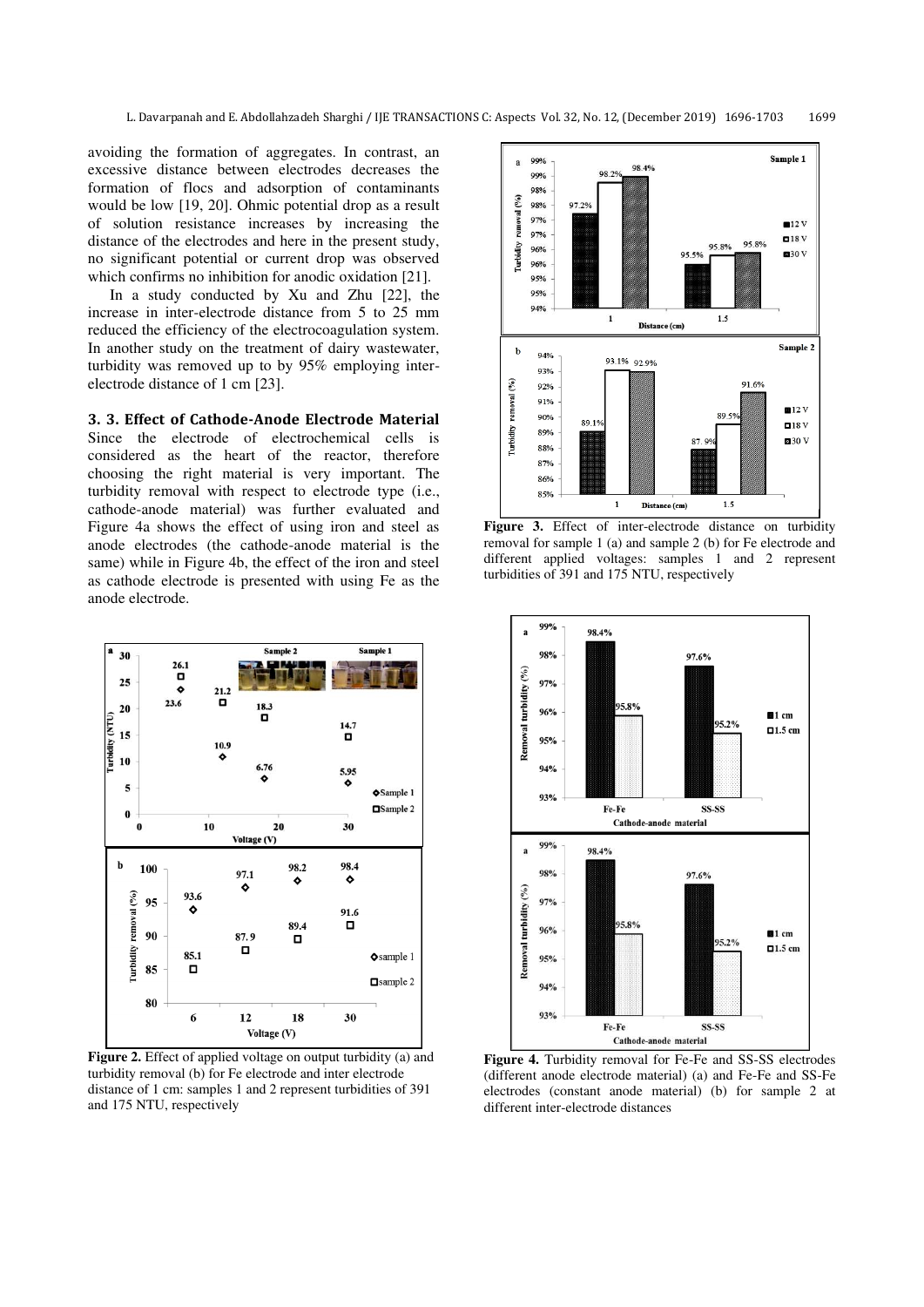1700 L. Davarpanah and E. Abdollahzadeh Sharghi / IJE TRANSACTIONS C: Aspects Vol. 32, No. 12, (December 2019) 1696-1703

At a constant inter-electrode distance, the efficiency of turbidity removal was almost the same for iron-iron and steel-steel assemblies. Additionally, the results of turbidity removal showed an almost similar efficiency for both iron and steel as cathode electrodes however, as time passes the amount of deposition on iron cathode increases compared to that of steel as the cathode [24]. When iron electrode is used, clusters of  $Fe(OH)_2$  and Fe(OH)<sub>3</sub> are formed at pH values of 6 and 8, respectively. Their low solubility in water and high aggregation tendency lead to organic and inorganic materials of the effluent to coagulate [25]. The sample of treated water first turned green due to Fe  $2+$ production and then became yellow because of oxidation of  $Fe^{2+}$  to  $Fe^{3+}$  in the presence of oxygen during electrolysis. The extent of yellow color decreased after settling time of 2 h as the particles settled. Mansoorian et al. [24] found that lead and zinc removal from the battery industry wastewater using iron electrode was higher than steel electrode for both direct and alternating current applied. In another study on dye removal from textile wastewater, Akanksha et al. [26] observed an increase in dye removal efficiency with iron electrode compared to that of steel electrode at 12 V in 80 min (99.4 vs. 89.2%, respectively).

**3. 4. Effect of Applied Voltage on Final Water pH**  In the present study, all the experiments were performed in the natural pH of the samples. The results of the pH increase during the electrocoagulation process are shown in Figures 5. The pH variation of solution after electrocoagulation process in various voltages showed that the final pH for all of experiments with iron electrode is higher than initial pH, which is in agreement with results obtained in the literature [15]. Furthermore, with increase in electrical potential, the final pH value was found to be higher due to release of  $CO<sub>2</sub>$  during H<sub>2</sub> evolution at cathode at low pH values (pH<7). However, electrode consumption would be higher in higher voltages which further affect electrical energy consumption [27, 28].

The change of pH during electrocoagulation process depends on the type of electrode and initial solution pH. The formation of  $H_2$  gas in the cathode electrode and OH¯ accumulation in the medium are known to increase in pH during EC process [20].

In a study conducted by Mansoorian et al. [24], pH changed during copper removal and the highest pH changes were observed for the iron electrode while a slight change in pH was observed using steel electrode. In another study reported by Bazrafshan et al. [28] on cadmium removal from synthetic wastewater in variable voltages, the final pH for iron electrodes was always higher than initial pH.



**Figure 5.** Effect of applied voltage on final water pH for sample 1 (initial turbidity of 391 NTU (a) and sample 2 (initial turbidity of 175 NTU) turbidity removal (b) for Fe electrode

**3. 5. Effect of Secondary Mixing The nature of** produced coagulants during electrocoagulation process and the mechanism of coagulation are the keys to the success of mixing [29]. The mixing is significant if adsorption and charge neutralization are the principal mechanism of the coagulation [30]. However, mixing was reported to be critical when colloid bridging was considered as the main mechanism [31].

In the present work, the final pH of the treated water was in the standard range for drinking water (i.e., 7-8.5) [32]. But, to infer the effect of further secondary mixing on effluent characteristics, the treated samples were subjected to mixing and the results of final pH and turbidity are presented in Figure 6. As it is shown, the final pH slightly dropped in all applied voltages (6-40 V) (Figure 6a) while, its effect was more evident on turbidity removal (turbidity removal improved more than 50% for 6, 18 and 30 V) (Figure 6b). The difference in residual turbidity can be attributed to the characteristics of microflocs [29].

The use of successful application of up-flow column in the design of EC reactor in the present study (vertical flow column) completed turbidity removal and the need for external stirring is only needed to meet drinking water quality standard for pH.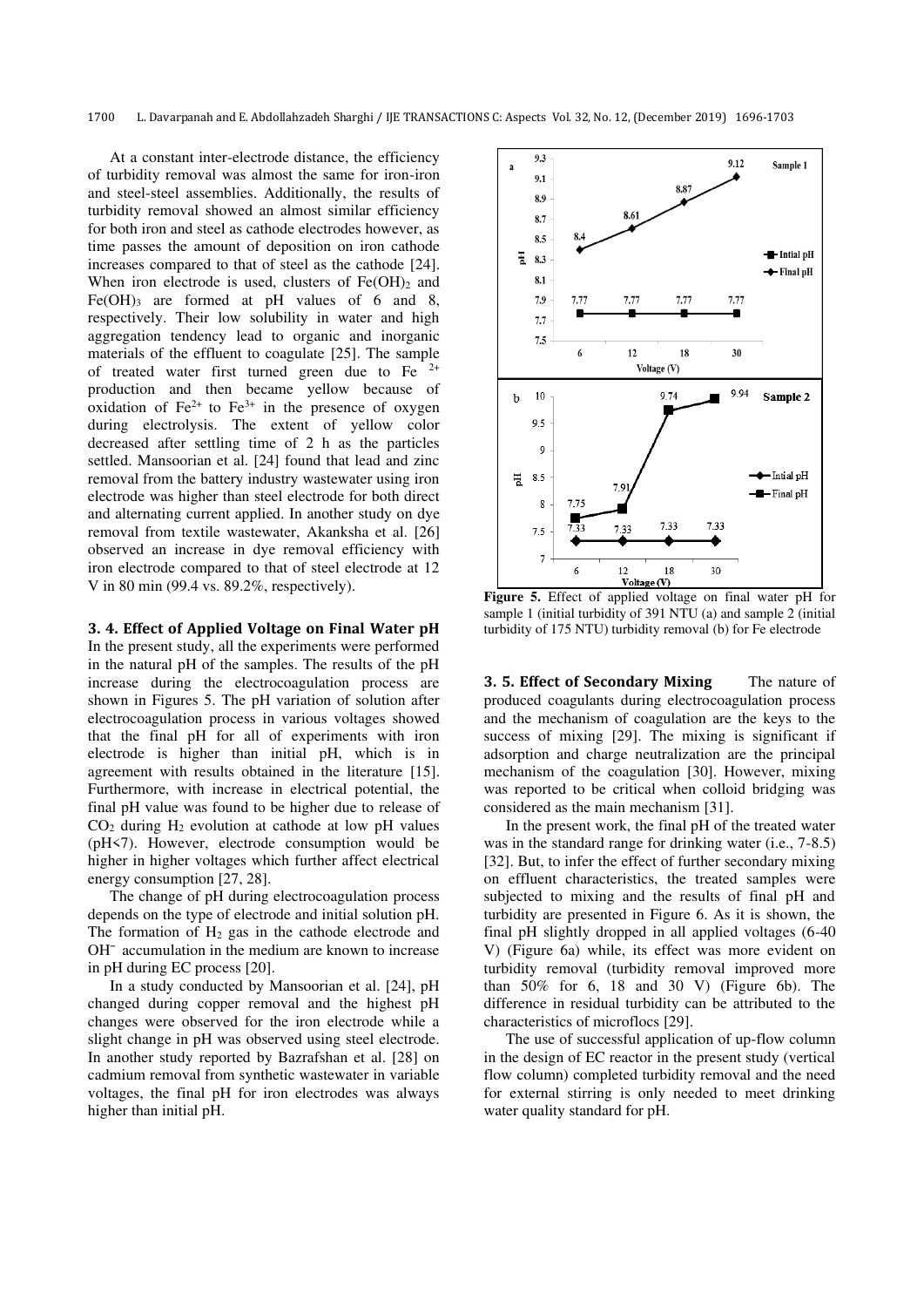L. Davarpanah and E. Abdollahzadeh Sharghi / IJE TRANSACTIONS C: Aspects Vol. 32, No. 12, (December 2019) 1696-1703 1701



**Figure 6.** Effect of secondary mixing on final water pH (a) and turbidity (b) at different voltages for initial pH of 7.3 and initial turbidity of 175 NTU using Fe electrode

**3. 6. Evaluation of Operating Costs** Cost estimation of continuous electrocoagulation process is also a new approach, which is essential for economic feasibility studies. In any electrical processes, the amount of energy used is an important economic parameter affecting the operating cost. For EC process, electrode and electrical energy costs, have been taken into account as major cost items in the calculation of the operating cost [20]. The electrical energy consumption for the electrocoagulation process is expressed by Equation 5 [33]:

Energy Consumption 
$$
\left(\frac{kwh}{m^3}\right) = \frac{U \times I \times t}{V}
$$
 (5)

Where  $U$  is the voltage  $(V)$ , I is the electrical current (A), t is the electrocoagulation time (h), and V is the volume of treated volume in  $(m<sup>3</sup>)$ . The amount of electrode consumption is also calculated according to Equation 4.

Table 3 presents the calculation of total operating costs for the present work (the unit prices in Iranian Rial "IRR" were estimated according to the Iranian market in May 2019).

## **4. CONCLUSIONS**

In the present study, we tried to evaluate the efficiency of turbidity removal by electrocoagulation process and

| <b>Total operating cost</b><br>$\textbf{(IRR.m}^3)$ | Electrode<br>Consumption $(\text{gr.m}^{-3})$ | <b>Energy Consumption</b><br>$(kWh.m^{-3})$ | current $(A)$ | voltage $(V)$ | <b>Current density</b><br>$(mA.cm-2)$ |
|-----------------------------------------------------|-----------------------------------------------|---------------------------------------------|---------------|---------------|---------------------------------------|
| 452                                                 | 5.7                                           | 0.12                                        | 0.1           | o             | 0.47                                  |
| 1642                                                | 17.36                                         | 0.72                                        | 0.3           | 12            | 1.4                                   |
| 3780                                                | 34.72                                         | 2.1                                         | 0.6           | 18            | 2.8                                   |
| 7985                                                | 54.87                                         |                                             |               | 30            | 4.7                                   |

**TABLE 3.** Operating cost per unit volume  $(m^3)$  of treated water

The calculations are made only for iron electrode and initial turbidity of 175 NTU (residence time of 5 min).

the effect of operating conditions such as voltage, interelectrode distance and electrode material was analyzed. The highest turbidity removal for samples 1 and 2 at 1 cm inter-electrode distance and applying iron electrode were found to be 98.4 and 91.6%, respectively. Since, pH is an effective parameter in the electrocoagulation process, it was important to monitor the final pH value. At 30 V, the final pH value was higher than 9 so, in order to adjust the pH to the standard values for drinking water, the effect of secondary mixing process on the treated samples was further investigated. According to the results, turbidity efficiency increased 62, 33, 60 and 56% for voltages of 6, 12, 18, and 30 V, respectively while, the final values of pH decreased

slightly. The least operation cost from the viewpoint of energy consumption and electrode requirement was also achieved at 6 V.

#### **5. ACKNOWLEDGEMENT**

The authors would like to acknowledgr Alborz Province Water and Wastewater Company for the financial support of this research (Grant No. 963353) and are also grateful to the authorities of Materials and Energy Research Center (MERC) for providing the laboratory facilities.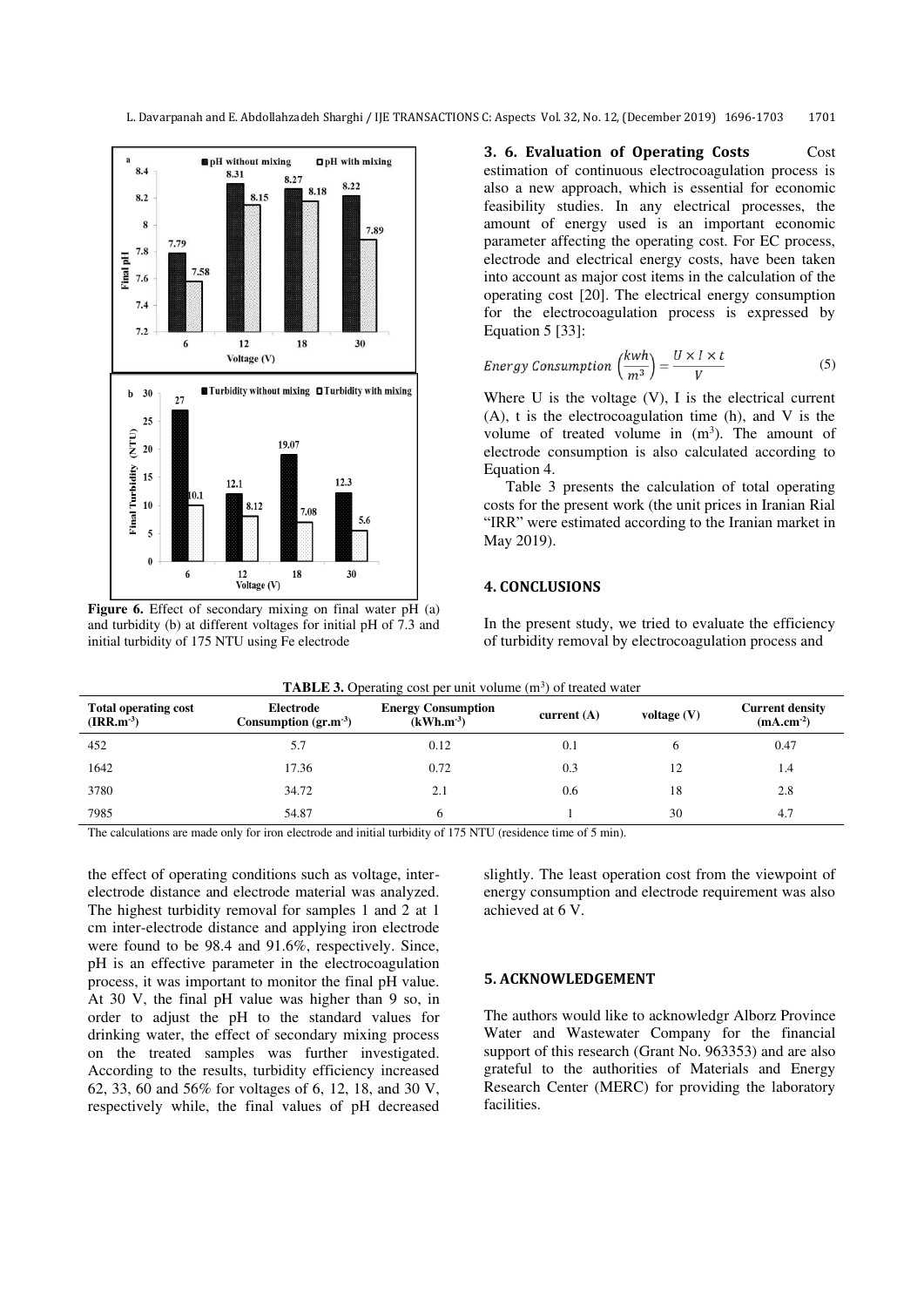#### **6. REFERENCES**

- 1. Ramavandi, B., "Treatment of water turbidity and bacteria by using a coagulant extracted from Plantago ovata", *Water Resources and Industry*, Vol. 6, (2014), 36–50.
- 2. Derayat, J., Pirsaheb, M., Motlagh, Z.J. and Zinatizadeh, A.A., "Performance of Electrocoagulation Process in the Removal of Total Coliform and Hetrotrophic Bacteria from Surface Water", [in persian]. *Water and Wastewater,* Vol. 26, (2013), 37–45.
- 3. Ray S.K,, Majumdera C. and Saha P., "Removal of turbidity and E. coli from surface water by electrocoagulation and study of its economic feasibility", *Journal of the Indian Chemical Society***,** Vol. 95, (2018), 1-6.
- Rahmani, A.R., "Removal of water turbidity by the electrocoagulation method", J*ournal of Research in Health Sciences*, Vol. 8, (2008), 18–24.
- 5. Paul, A.B., "Electrolytic treatment of turbid water in package plant", In: 22 nd WEDC conference New dehli., (1996).
- 6. Isanloo, H., Mohseni, S.M., Nazari, S., Sarkhosh, M. and Alizadeh Matboo, S., "Efficiency of electrical coagulation process in reduction of water turbidity", *Journal of Health*, Vol. 5, (2014), 67–743.
- 7. Panikulam P. J., Yasri N. and Roberts Edward P.L., "Electrocoagulation using an oscillating anode for kaolin removal", *Journal of Environmental Chemical Engineering*, Vol. 6 (2), (2018), 2785-2793.
- 8. Gobbi, L.C., Nascimento, I.L., Eduardo, P.M., Rocha S.M.S. and Porto, P.S.S., "Electrocoagulatio n with polarity switch for fast oil removal from oil in water emulsions", *Journal of Environmental Management*, Vol. 213, (2018), 119–25.
- 9. Mollah, M.Y.A., Morkovsky, P., Gomes, J.A.G., Kesmez, M., Parga, J. and Cocke, D.L,. "Fundamentals, present and future perspectives of electrocoagulation", *Journal of Hazardous Materials*, Vol. 114, (2004), 199–210.
- 10. Devlin, T.R., Kowalski, M.S., Pagaduan, E., Zhang, X., Wei, V. and Oleszkiewicz, J.A., "Electrocoagulation of wastewater using aluminum, iron, and magnesium electrodes", *Journal of Hazardous Materials*, Vol. 368, (2018), 862-868.
- 11. Derayat, J., Jafari motlagh, Z., Pirsaheb, M., Zinatizadeh, A.A. and Bazrafshan, E., "Function of electrocoagulation process in surface water treatment by aluminum electrode", *Water and Wastewater*, Vol. 26, (2012), 50–4.
- 12. Adapureddy, S.M. and Goel, S., "Optimizing electrocoagulation of drinking water for turbidity removal in a batch reactor", International Conference on Environmental Science and Technology IPCBEE*,* (2012), 97–102.
- 13. Sadeddin, K., Naser, A. and Firas, A., "Removal of turbidity and suspended solids by electro-coagulation to improve feed water quality of reverse osmosis plant". *Desalination,* Vol. 268, (2011), 204–7.
- 14. Ahangarnokolaei, M.A., Ganjidoust, H. and Ayati, B., "Optimization of parameters of electrocoagulation/flotation process for removal of Acid Red 14 with mesh stainless steel electrodes", *Journal of Water Reuse and Desalination,* Vol.8, (2018), 278–92.
- 15. Kobya, M. and Delipinar, S., "Treatment of the baker's yeast wastewater by electrocoagulation". *Journal of Hazardous Materials*, Vol. 154, (2008), 1133–40.
- 16. Aziz, M.H.M. and Joshi, R.A., "Turbidity Removal from Water by Electrical Method**".**
- 17. Seid-Mohammadi, A., Sharifi, Z., Shabanlo, A. and Asgari, G., "Simultaneous removal of turbidity and humic acid using electrocoagulation/flotation process in aqua solution', *Avicenna Journal of Environmental Health Engineering*, Vol. 2, (2015).
- 18. Janpoor F., Torabian A. and Khatibikamal V., "Treatment of laundry waste-water by electrocoagulation", *Journal of Chemical Technology and Biotechnology*, Vol. 86 (8), (2011), 1113–1120.
- 19. Garcia-segura, S., Eiband, M.M.S.G., De, J.V. and Martínez-<br>huitle, C.A., "Electrocoagulation and advanced huitle, C.A,. "Electrocoagulation and advanced electrocoagulation processes: A general review about the fundamentals, emerging applications and its association with other technologies". *Journal of Electroanalytical Chemistry*, Vol. 801, (2017),267-299.
- 20. Ghosh, D., Solanki, H. and Purkait, M.K., "Removal of Fe (II) from tap water by electrocoagulation technique" *Journal of Hazardous Materials*, Vol. 155, (2008)135–43.
- 21. Nasrullah M., Nurul Islam Siddique M. and Zularisam A.W., "Effect of high current density in electrocoagulation process for sewage treatment", *Asian Journal of Chemistry*, Vol. 26 (14 ), (2014), 4281-4285.
- 22. Xu, X. and Zhu, X., "Treatment of refectory oily wastewater by electro-coagulation process", *Chemosphere,* Vol. 56, (2004), 889–94.
- 23. Kushwaha, J.P., Srivastava, V.C. and Mall, I.D., "Organics removal from dairy wastewater by electrochemical treatment and residue disposal". *Separation and Purification Technology*, Vol. 76, (2010), 198–205.
- 24. Mansoorian, H.J., Mahvi, A.H. and Jafari. A.J., "Removal of lead and zinc from battery industry wastewater using electrocoagulation process: influence of direct and alternating current by using iron and stainless steel rod electrodes" *Separation and Purification Technology*, Vol. 135, (2014), 165–75.
- 25. Gunukulayt, S., "Electrocoagulation/flotation treatment of synthetic surface water [dissertation]. College of Graduate Studies" *Jawaharlal Nehru Technological University*, (2011);
- 26. Akanksha, Roopashree, G.B. and Lokesh, K.S., "Comparative study of electrode material (iron, aluminium and stainless steel) for treatment of textile industry wastewater. International" *Journal of Environmental Sciences*, vol. 5, (2014),519.
- 27. Bazrafshan, E. and Ownagh, K.A.,"Application of electrocoagulation process using iron and aluminum electrodes for fluoride removal from aqueous environment" *E-Journal of Chemistry*, Vol. 9, (2012), 2297–308.
- 28. Bazrafshan, E., Mahvi, A.H., Naseri, S., Mesdaghinia, A.R., Vaezi, F. and Nazmara, S., "Removal of cadmium from industrial effluents by electrocoagulation process using iron electrodes" *Iranian Journal of Environment Health Science Engineering*, Vol. 6, (2006), 261-266.
- 29. Kan. C., Huang, C. and Pan, J.R., "Time requirement for rapidmixing in coagulation", *Colloids and Surfaces*, Vol. 203, (2002), 1–9.
- 30. Amirtharajah, A. and Mills, K.M., "Rapid‐mix design for mechanisms of alum coagulation". *Journal-American Water Works Association*, Vol. 74, (1982), 210–6.
- 31. Hahn, H.H., Hoffmann, E. and Odegaard, H., "Chemical water and wastewater treatment IV: Proceedings of the 7th Gothenburg Symposium 1996, September 23–25, 1996, Edinburgh, Scotland. Springer Science & Business Media; (2012).
- 32. WHO., "Guidelines for Drinking-water Quality: Surveillance and control of community supplies", *World Health Organization*, Vol. 3, (1997), 104–8.
- 33. Thakur, L.S., Goyal, H. and Mondal, P., "Simultaneous removal of arsenic and fluoride from synthetic solution through continuous electrocoagulation: Operating cost and sludge utilization", *Journal of Environmental Chemical Engineering*, Vol. 7. ( 2019), 102829.